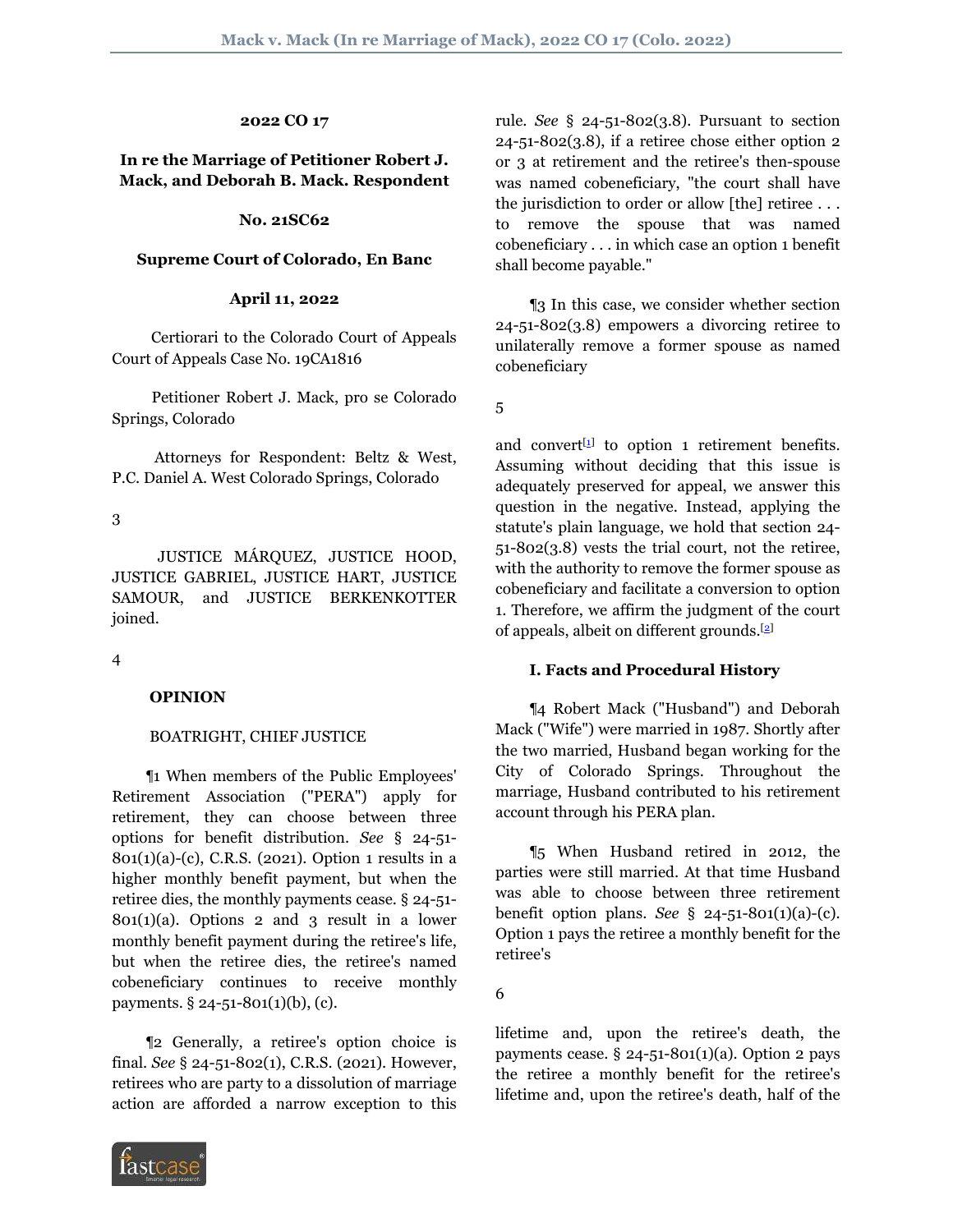monthly benefit payment then becomes payable to the retiree's named cobeneficiary for life. § 24-  $51-801(1)(b)$ . Option 3 is similar to option 2, but upon the retiree's death, the entire monthly benefit payment becomes payable to the named cobeneficiary for life.  $\S$  24-51-801(1)(c). Because options 2 and 3 provide for the cobeneficiary to receive benefits in the event of the retiree's death, a retiree who chooses option 2 or 3 receives less money each month than a retiree who chooses option 1. *See* § 24-51-801(2) ("Options 2 and 3 shall be the actuarial equivalent of option 1."). Husband chose an option 3 benefit plan and named Wife as his cobeneficiary.

 ¶6 In 2018, Wife petitioned for dissolution of the marriage. The case proceeded to a permanent orders hearing, wherein Husband and Wife contested, inter alia, how to divide the PERA retirement benefits. Although he cited no supporting statutory authority, Husband requested that Wife be removed as cobeneficiary and that his plan convert to an option 1 benefit plan.

 ¶7 The district court rejected Husband's request. Instead, the court determined that Husband's PERA account was marital property and that it must be equitably divided between Husband and Wife. In so doing, the court ordered that Wife remain an option 3 beneficiary on the account. Then, complying with the court's

## 7

order and pursuant to section  $14$ -10-113(6)(f), C.R.S. (2021)-which requires that the parties in a dissolution of marriage action execute a "written agreement" to authorize the court's division of public employment benefits-Husband and Wife executed a document specifying that Husband was not allowed to remove Wife as cobeneficiary on the account and that they would split Husband's monthly benefit payments equally.

 ¶8 Husband subsequently moved for posttrial relief, asserting that the court's decision was unfair because his monthly benefit payments under option 3 were hundreds of dollars less than

they would be under option 1. After Wife responded, Husband replied with a new argument. Specifically, Husband cited section 24- 51-802(3.8), which provides that, in a dissolution of marriage action, "the court shall have the jurisdiction to order or allow [the] retiree . . . to remove the spouse that was named cobeneficiary by the retiree at retirement, in which case an option 1 benefit shall become payable." Husband argued that this statute gave him an "absolute right" to unilaterally remove Wife as his cobeneficiary and to convert his benefit plan to option 1. The district court denied the motion, finding that Husband "fail[ed] to state any basis to amend the Court's judgement other than his disagreement with the result," and that it had "already considered these arguments."

# 8

 ¶9 Husband appealed, and a unanimous division of the court of appeals affirmed in an unpublished opinion. *In re Marriage of Mack*, No. 19CA1816, ¶ 1 (Dec. 10, 2020). The division held that Husband had failed to preserve his "absolute right" argument under section 24-51- 802(3.8) because he had not raised it until his reply in support of his post-trial motion. *Id.* at ¶¶ 27-28. Thus, the division declined to interpret the statute. *Id.* at ¶ 28.

**The Strutu and Strutu and Trutu and Trutu and Trutu and November 10 Year 10 Year 201[3](#page-5-1)** the division on different grounds.

# <span id="page-1-0"></span>**II. Analysis**

 ¶11 We begin by assuming, without deciding, that the issue of statutory interpretation is preserved. We then discuss the applicable standard of review and rules of statutory construction. Finally, we analyze section 24-51- 802(3.8), and, applying the statute's plain language, we hold that it vests the trial court, not the

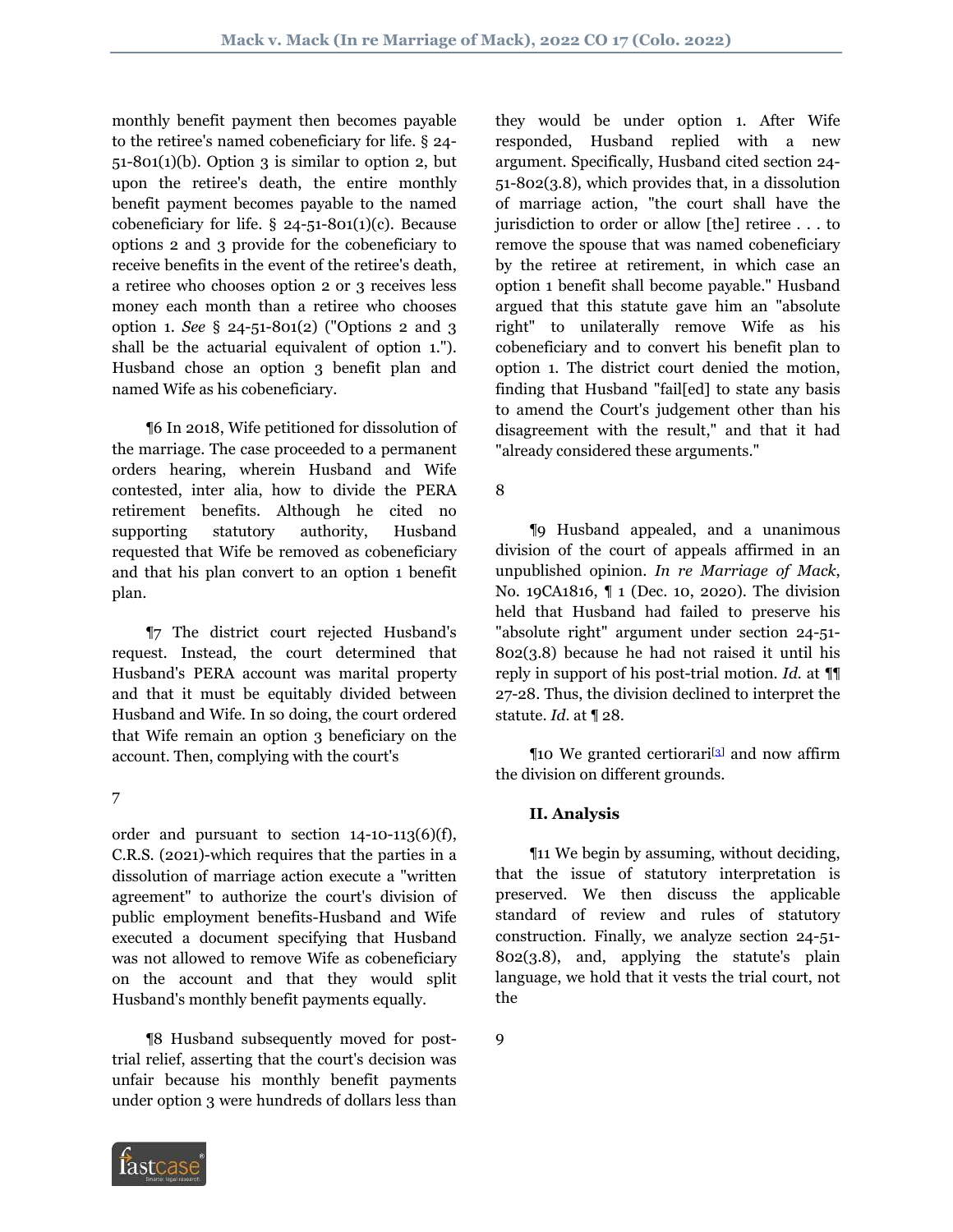retiree, with the authority to remove the former spouse as cobeneficiary and facilitate a conversion to option 1.

#### **A. Issue Preservation**

 ¶12 Usually, "issues not raised in or decided by a lower court will not be addressed for the first time on appeal." *Glover v. Serratoga Falls LLC*, 2021 CO 77, ¶ 26, 498 P.3d 1106, 1114 (quoting *United Water & Sanitation Dist. ex rel. United Water Acquisition Project Water Activity Enter. v. Burlington Ditch Reservoir & Land Co.*, 2020 CO 80, ¶ 37, 476 P.3d 341, 350). But because we conclude that Husband's statutory argument is unavailing, we need not decide whether he preserved the issue for appeal.<sup>[\[4\]](#page-5-2)</sup> Therefore, we simply assume that Husband preserved his argument and now address its merits.

## **B. Interpreting Section 24-51-802(3.8)**

## **1. Standard of Review and Rules of Statutory Construction**

 ¶13 We review questions of statutory interpretation de novo. *Justus v. State*, 2014 CO 75, ¶ 17, 336 P.3d 202, 208. In construing a statute, our goal "is to give effect to legislative intent." *Johnson v. Sch. Dist. No. 1*, 2018 CO 17, ¶ 11, 413 P.3d 711, 715. Therefore, we examine "the entire statutory scheme to give consistent,

#### 10

harmonious, and sensible effect to all parts[, ]" and we apply "words and phrases according to their plain and ordinary meaning." *Vallagio at Inverness Residential Condo. Ass'n v. Metro. Homes, Inc.*, 2017 CO 69, ¶ 16, 395 P.3d 788, 792 (quoting *Pulte Home Corp. v. Countryside Cmty. Ass'n*, 2016 CO 64, ¶ 24, 382 P.3d 821, 826).

 ¶14 When the statutory language is clear, we must enforce it as written. *Id.* Only if the language is ambiguous may we resort to other tools of statutory construction. *Munoz v. Am. Fam. Mut. Ins. Co.*, 2018 CO 68, ¶ 9, 425 P.3d 1128, 1130.

# **2. Section 24-51-802(3.8) Vests Power in the Court, Not in the Retiree**

 $\P$ 15 Under section 24-51-802(1), when a retiree chooses a benefit option and designates a cobeneficiary, those choices are final absent some statutory exception. The provision at issue in this case, section  $24 - 51 - 802(3.8)$ , affords such an exception to section 24-51-802(1)'s general rule. As relevant here, section 24-51-802(3.8) provides that, in any dissolution action where the retiree chose either option 2 or 3 benefits and the retiree's then-spouse was named cobeneficiary, "the court shall have the jurisdiction to order or allow [the] retiree . . . to remove the spouse that was named cobeneficiary by the retiree at retirement, in which case an option 1 benefit shall become payable."

<span id="page-2-0"></span> ¶16 The question here is whether a divorcing retiree can trigger the statute's removal-andconversion mechanism, or whether that power lies only with the presiding court. Husband contends that the language "the court shall have the

11

jurisdiction to order or allow [the] retiree" to remove the cobeneficiary spouse, *id.*, does not simply enable the court to remove the cobeneficiary but in fact *requires* the court to do so upon the retiree's request. There are four components to Husband's interpretation, none of which we find persuasive.

<span id="page-2-1"></span> ¶17 First, Husband reads the verbs to "order" and to "allow" as ministerial. He relies on two subsections of Colorado's equitable distribution statute, section 14-10-113. The first, subsection (6)(f), mandates that "[a] court shall have no jurisdiction to enter an order dividing a public employee retirement benefit *except upon written agreement of the parties*." (Emphasis added.) The second, subsection  $(6)(c)(II)(G)$ , requires that such a written agreement "provide that the alternate payee's rights to payments terminate upon the involuntary termination of benefits payable to the participant, [\[5\]](#page-5-3) or upon the death of

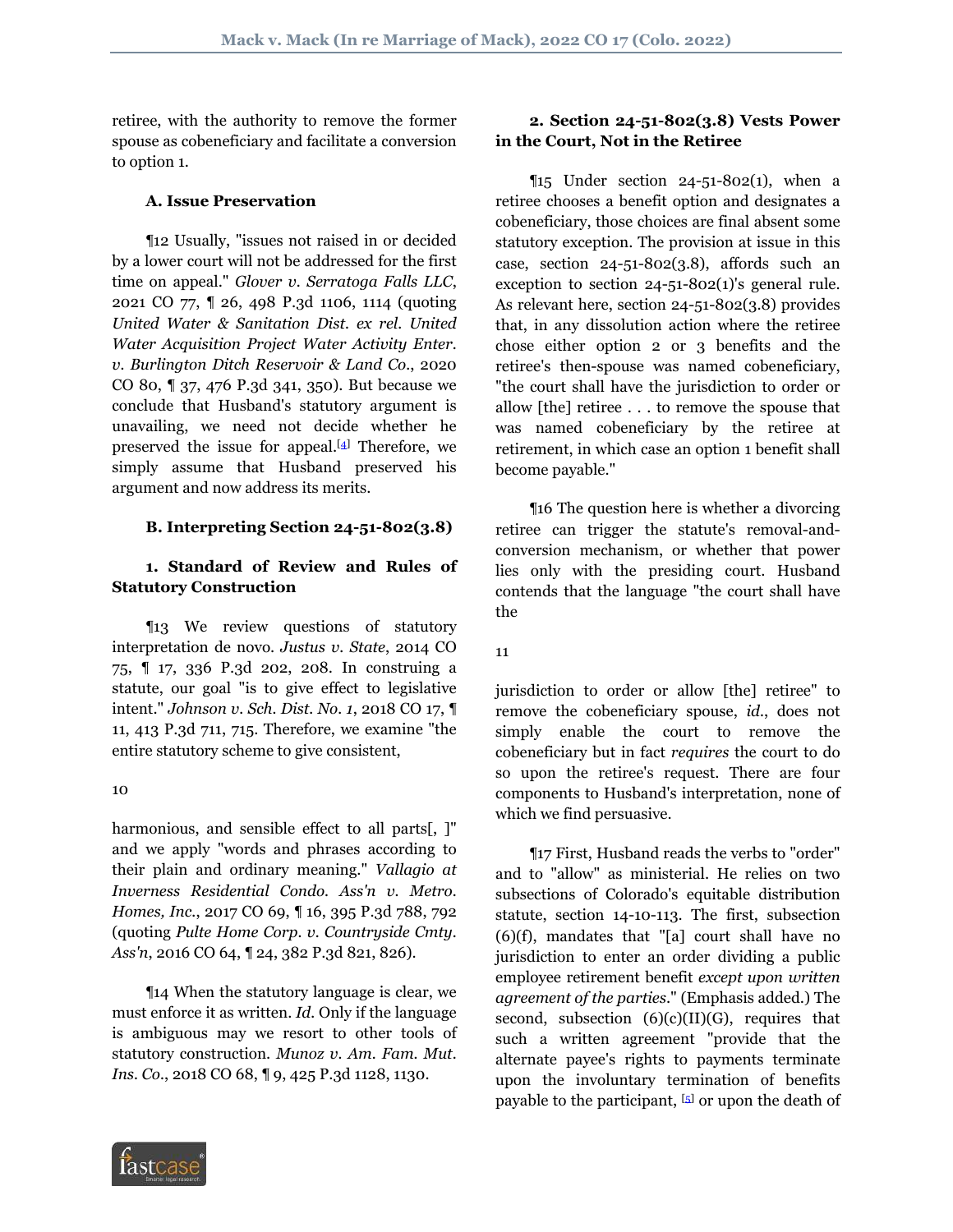<span id="page-3-0"></span>the alternate payee, [\[6](#page-5-4)] . . . unless the parties *agree to elect, or have already elected*," an option "that provides for a cobeneficiary benefit to the alternate payee." (Emphasis added.)

12

 ¶18 To our understanding, Husband views subsection  $(6)(c)(II)(G)'s$  language as confirmation that the retiree can designate, maintain, or remove the spouse as the cobeneficiary in a dissolution action-as long as the parties fulfill the written agreement requirement of subsection (6)(f). In Husband's view, section  $24 - 51 - 802(3.8)$  embraces this scenario when it specifies that a court has the jurisdiction to "allow [the] retiree to remove" the named cobeneficiary. But according to Husband, the word "order" in section 24-51-802(3.8) serves a separate purpose. He argues that "order" addresses the scenario where the parties *cannot* agree. That is, in his view, the word "order" provides the court with the necessary jurisdiction to remove the spouse as cobeneficiary (over the spouse's objection) where the parties do not come to a written agreement as required by subsection (6)(f). And so, under Husband's interpretation, section 24-51-802(3.8) requires the court to carry out the retiree's wishes if the retiree wants to remove the spouse as cobeneficiary, even if the spouse does not agree to the arrangement.

 ¶19 Second, Husband contends that section 24-51-802(3.8) must vest absolute power in the retiree to remove a cobeneficiary spouse because it does not vest any power in the spouse. According to Husband, if the General Assembly did not

## 13

intend for the statute to confer unilateral decision-making power upon the retiree, it would feature limiting language (i.e., language requiring spousal consent or otherwise enshrining the spouse's triggering ability).

 ¶20 Third, at oral argument, Husband asserted that section 24-51-802(3.8)'s use of the



word "shall" indicates that the court has only "limited jurisdiction" to either order or allow a change in the cobeneficiary status upon the request of the retiree. In other words, he contended that because "shall" precedes the court's jurisdictional grant-"the court *shall* have the jurisdiction to order or allow," *id.* (emphasis added)-the power to decide the retiree's cobeneficiary status in a dissolution action ultimately lies with the retiree, not with the court. Essentially, Husband envisions section 24-51- 802(3.8)'s jurisdictional language as compulsory: If the retiree asks the court to order or allow a conversion to option 1, the court must-that is, has jurisdiction to-oblige.

 ¶21 Finally, Husband draws on the legislative history behind section 24-51-802(3.8)'s passage. Husband argues that certain testimony before the Senate Finance Committee reveals that the General Assembly intended for the statute to vest the retiree with the right to remove the spouse as cobeneficiary in a dissolution of marriage action.

 ¶22 To answer the question of whether the retiree has the final authority to remove the spouse as cobeneficiary, we first turn to the plain language of the

## 14

statute at issue: section 24-51-802(3.8). To begin, section 24-51-802(3.8) provides that "the court shall have the jurisdiction to order or allow" the retiree to remove the cobeneficiary and convert to option 1. "Order" and "allow" are both verbs, each with a distinct definition. According to Merriam-Webster, to "order" means to "command," https://www.merriam-

webster.com/dictionary/order[https://perma.cc/ TR99-7DKB], whereas to "allow" means to "permit," https://www.merriamwebster.com/dictionary/allow [https://perma.cc/BGL9-P988]. And, importantly, both verbs describe the court's jurisdiction. Thus, contrary to Husband's first contention, section 24-51-802(3.8) provides *the court* with two discrete powers. The first verb-to "order"-ensures that the court can *command* a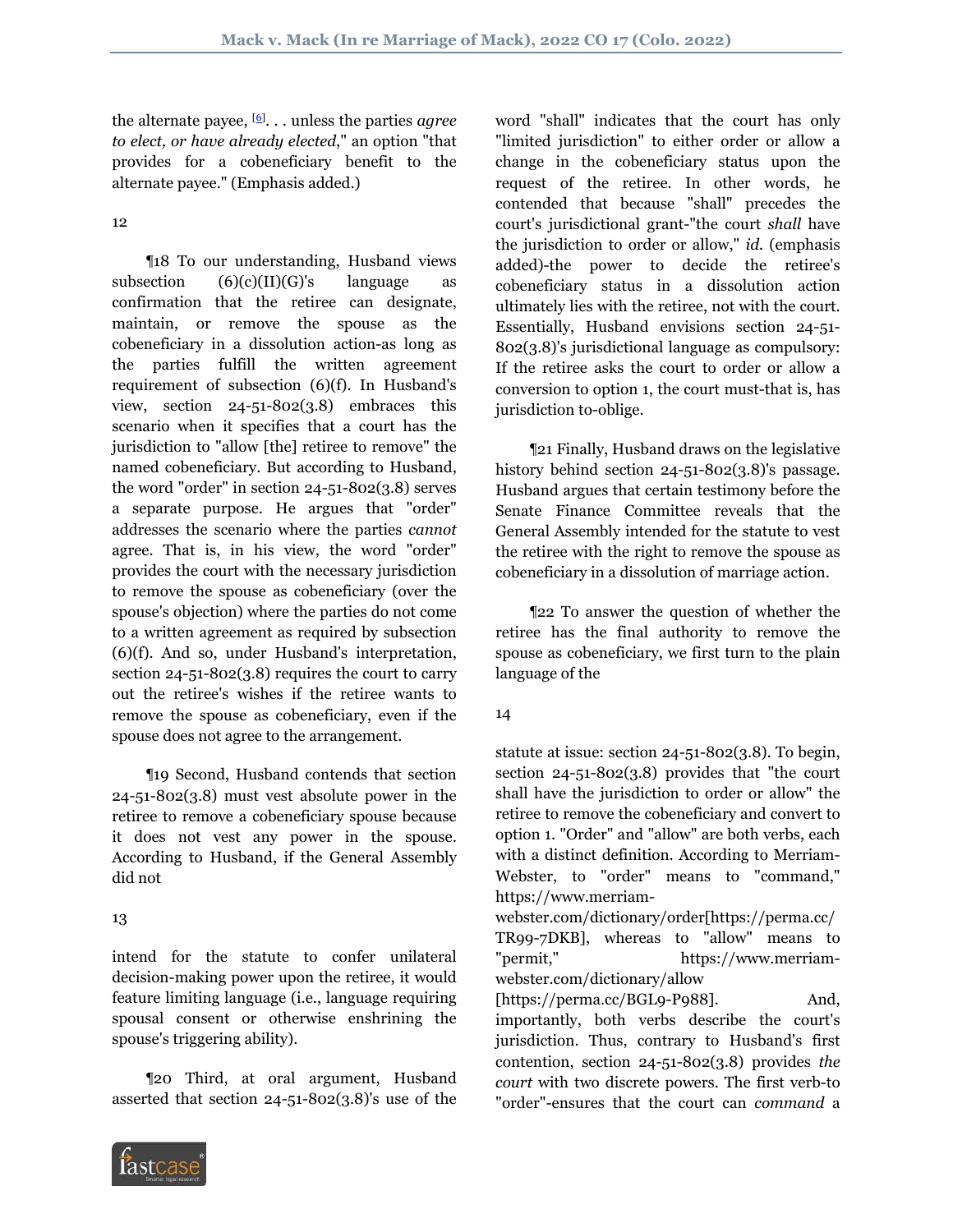change in the cobeneficiary designation over a retiree's objection. *See* § 24-51-802(3.8) ("[T]he court shall have the jurisdiction to order . . . a retiree . . . to remove the [cobeneficiary] spouse."). The second verb-to "allow"-ensures that the court can *permit* a retiree to change the cobeneficiary designation and convert to option 1 upon the retiree's request, as long as the court has determined that course of action to be appropriate under the circumstances. *See id.* ("[T]he court shall have the jurisdiction to . . . allow a retiree . . . to remove the [cobeneficiary] spouse."). In both scenarios, the authority to trigger a shift in cobeneficiary status unambiguously lies with the court, not with the retiree.

#### 15

 ¶23 For this reason, Husband's second contention also fails. Husband asserts that because section 24-51-802(3.8) does not give the cobeneficiary spouse the power to unilaterally maintain cobeneficiary status, it must therefore provide the retiree with the unfettered right to remove the spouse as cobeneficiary. Yet, as we have already explained, the statute vests such power in the court, not in the parties. Thus, the absence of language limiting the retiree's power is insignificant.

 ¶24 Husband's third contention fares no better. The word "shall" usually signals a statutory mandate, *see Riley v. People*, 104 P.3d 218, 221 (Colo. 2004), and in this context, the word simply directs that the trial court must, in fact, have the jurisdiction to effect a change in the cobeneficiary status (either by ordering something or allowing something). If, as Husband urges, section 24-51- 802(3.8)'s use of "shall" indicated that the court was obligated to do the retiree's bidding, the statute would more naturally read, "Upon the retiree's request, the court shall enter an order allowing the retiree to remove the former spouse as cobeneficiary and convert to option 1 benefits." That, of course, is not how the statute reads. Therefore, contrary to Husband's argument, the use of the word "shall" in section 24-51-802(3.8)



does not compel the court to carry out the wishes of the

## 16

retiree. Under the plain language of the statute, while the court has the jurisdiction to grant such a request, it is not required to do so.<sup>[\[7](#page-5-5)]</sup>

<span id="page-4-1"></span> ¶25 Finally, because the language of section  $24 - 51 - 802(3.8)$  is unambiguous, we need not address Husband's final contention regarding legislative history. *See Munoz*, ¶ 9, 425 P.3d at 1130 ("Only if the language is ambiguous do we then resort to other interpretive rules of statutory construction; if the language is clear, we apply it as written.").[\[8\]](#page-5-6)

<span id="page-4-2"></span> ¶26 Thus, while a retiree may request that the court remove the former spouse as cobeneficiary and facilitate a conversion to option 1 benefits,

## 17

section 24-51-802(3.8) does not obligate the court to carry out the retiree's wishes. Instead, applying the plain language of the statute, we hold that section 24-51-802(3.8) vests the trial court, not the retiree, with the authority to remove the former spouse as cobeneficiary and facilitate a conversion to option 1.

## **III. Conclusion**

 ¶27 For the foregoing reasons, we affirm the judgment of the court of appeals, albeit on other grounds.

18

---------

# Notes:

<span id="page-4-0"></span> $[1]$  $[1]$  Although the issues that we granted certiorari to review are framed using the terms "revert" and "reversion," we find that "convert" and "conversion" are more apropos when referring to the shift to option 1 benefits because such a shift